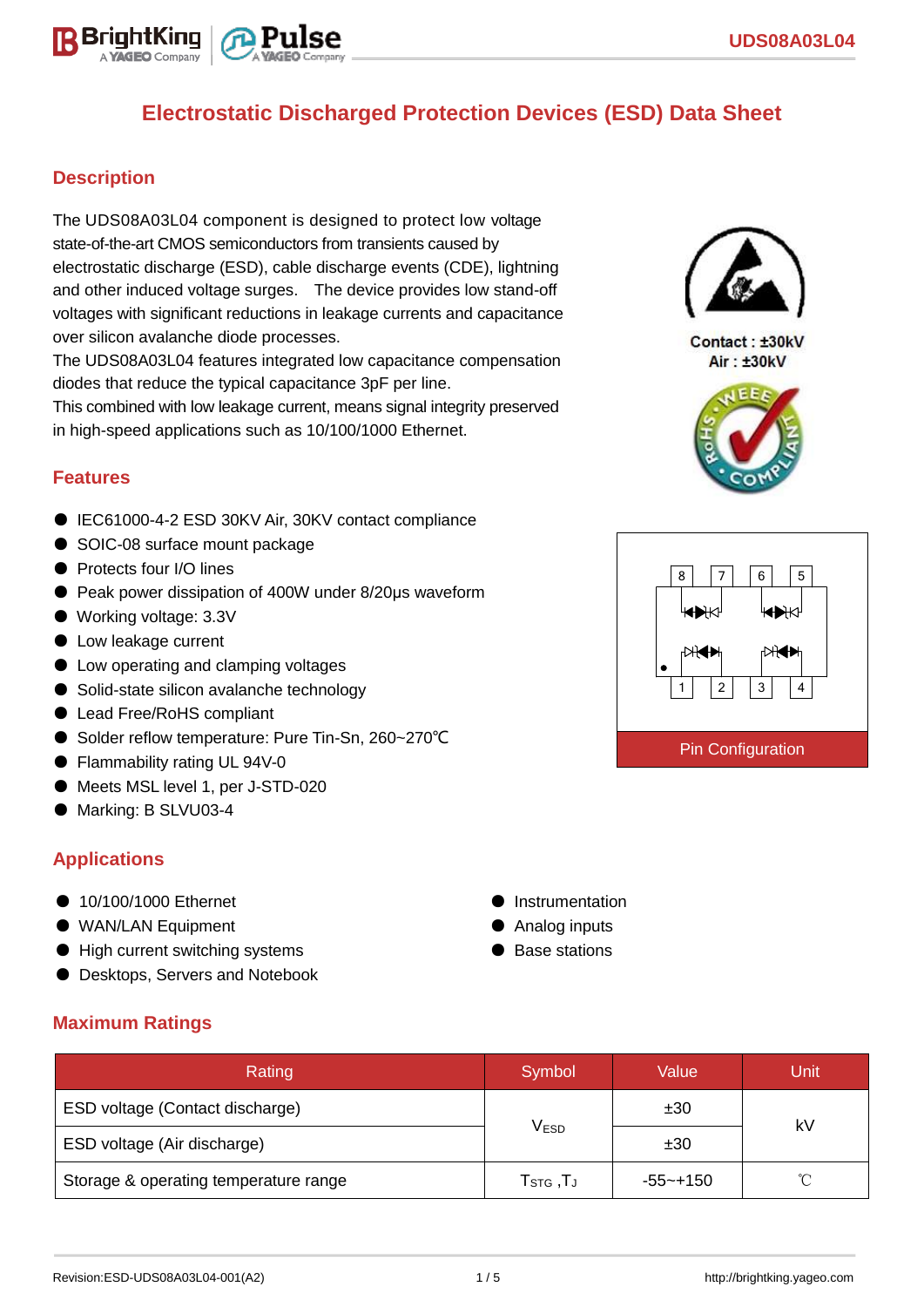

## **Electrical Characteristics (TJ=25**℃**)**

| Parameter                              | Symbol                  | Condition                                                                                     | Min. | Max. | Unit   |
|----------------------------------------|-------------------------|-----------------------------------------------------------------------------------------------|------|------|--------|
| Reverse stand-off voltage              | <b>V</b> <sub>RWM</sub> |                                                                                               |      | 3.3  | V      |
| Reverse breakdown voltage              | $V_{BR}$                | $I_{BR}$ =1mA                                                                                 | 4.5  |      | $\vee$ |
| Reverse leakage current                | <b>I</b> R              | $V_R = 3.3V$<br>Each I/O pin                                                                  |      | 0.1  | uA     |
| Clamping voltage ( $tp = 8/20 \mu s$ ) | $V_{\rm C}$             | $I_{PP}=5A$                                                                                   |      | 12.5 | V      |
| Peak pulse current (tp=8/20µs)         | I <sub>PP</sub>         |                                                                                               |      | 20   | A      |
|                                        |                         | $0Vdc$ , f=1 $MHz$<br>Between I/O pins and GND                                                |      | 1.5  | pF     |
| Off state junction capacitance         | $C_J$                   | $0Vdc$ , f=1 $MHz$<br>Line to Line, two I/O pins<br>connected together on each<br>line (Note) |      | 3    | рF     |

Note: Ratings with two pins connected together per the recommended configuration (ie pin 1 connected to pin 8, pin 2 connected to pin 7, pin 3 connected to pin 6, pin 4 connected to pin 5).

### **Applications Information**

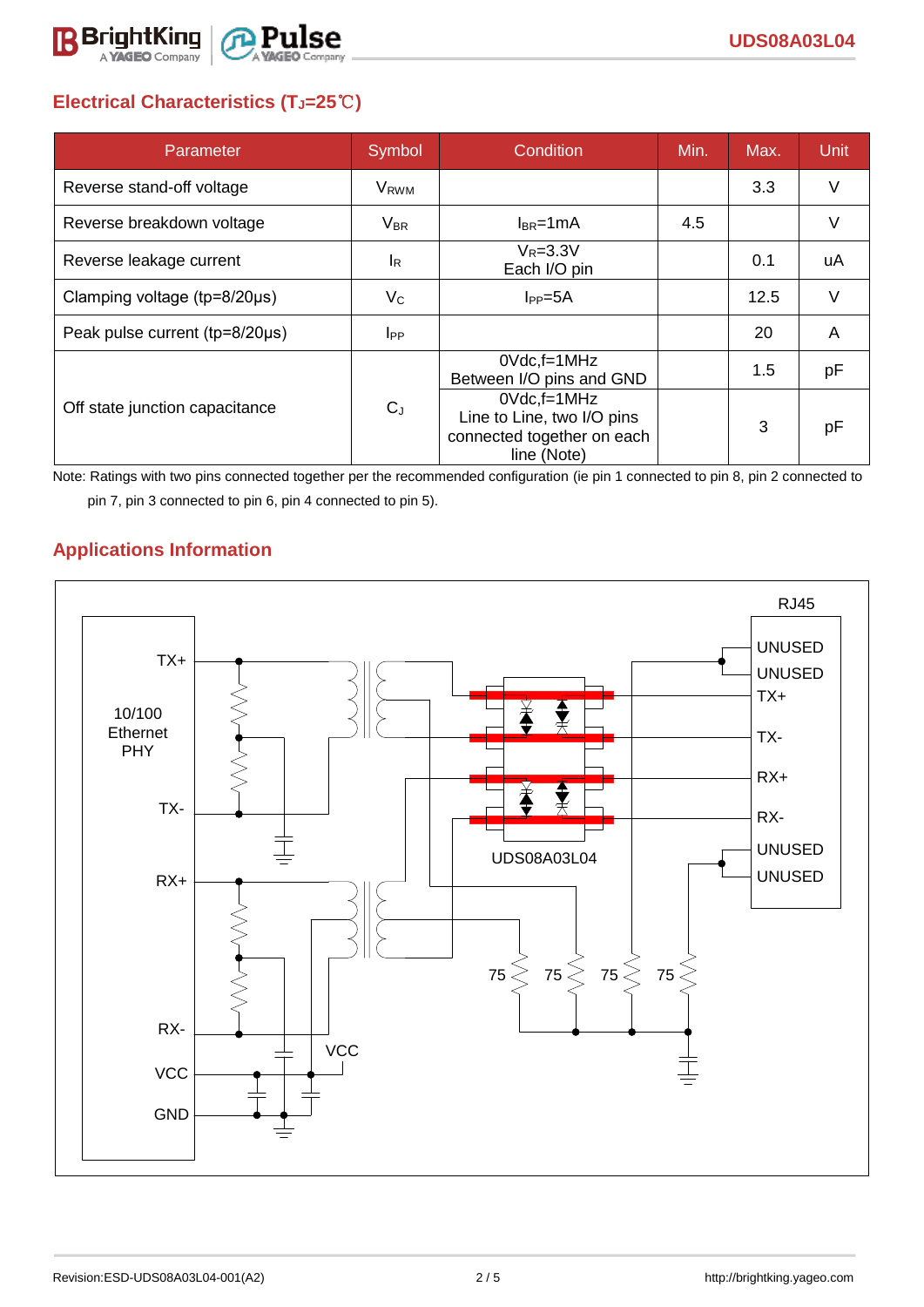

# **Typical Characteristics Curves**

### Figure 1. Power Derating Curve Figure 2. Pulse Waveforms



#### Figure 3. Non-Repetitive Peak Pulse vs. Pulse Time Figure 4. Capacitance vs. Reverse Voltage



Figure 5. Clamping Voltage vs. Peak Pulse Current





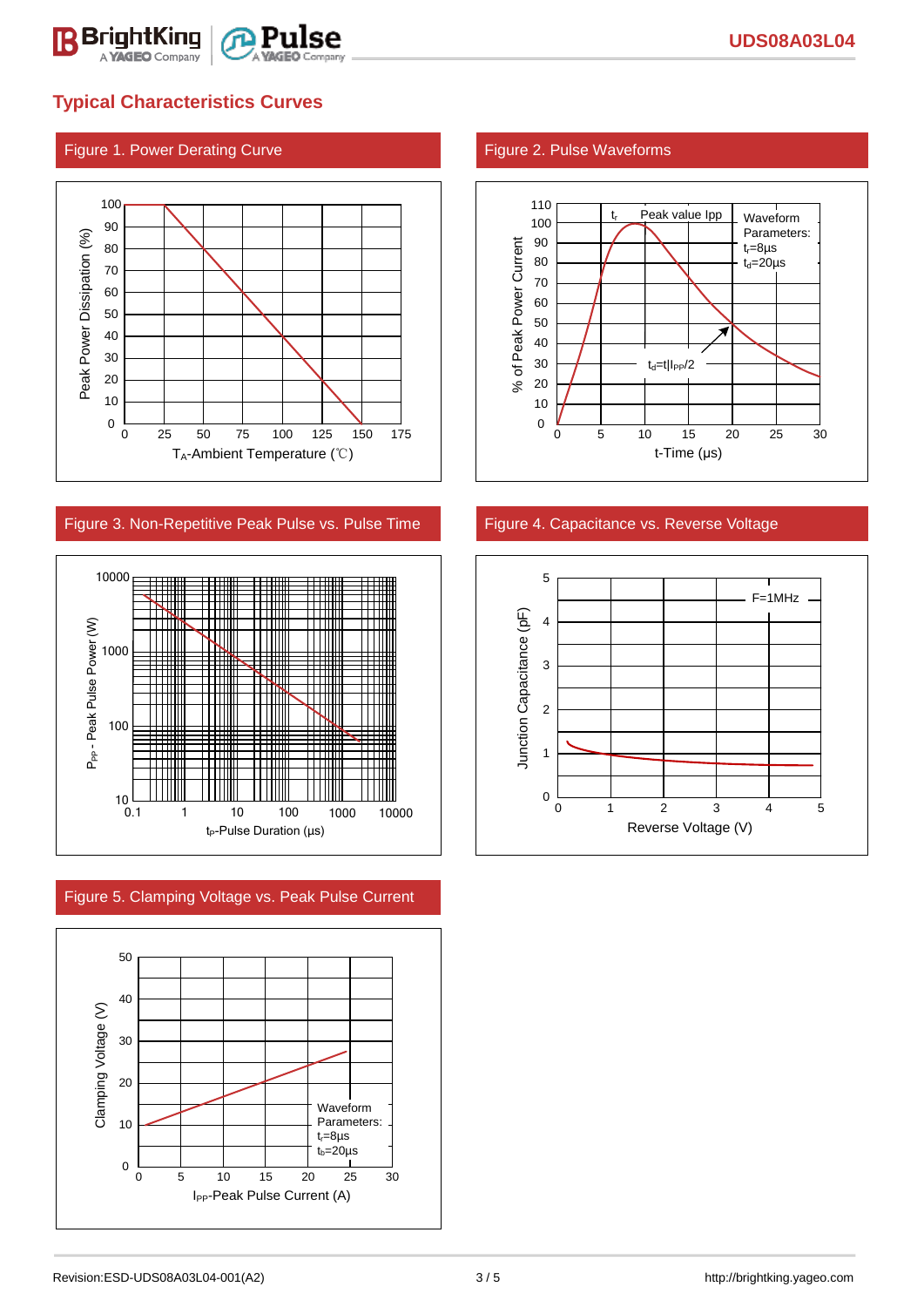

## **Recommended Soldering Conditions**